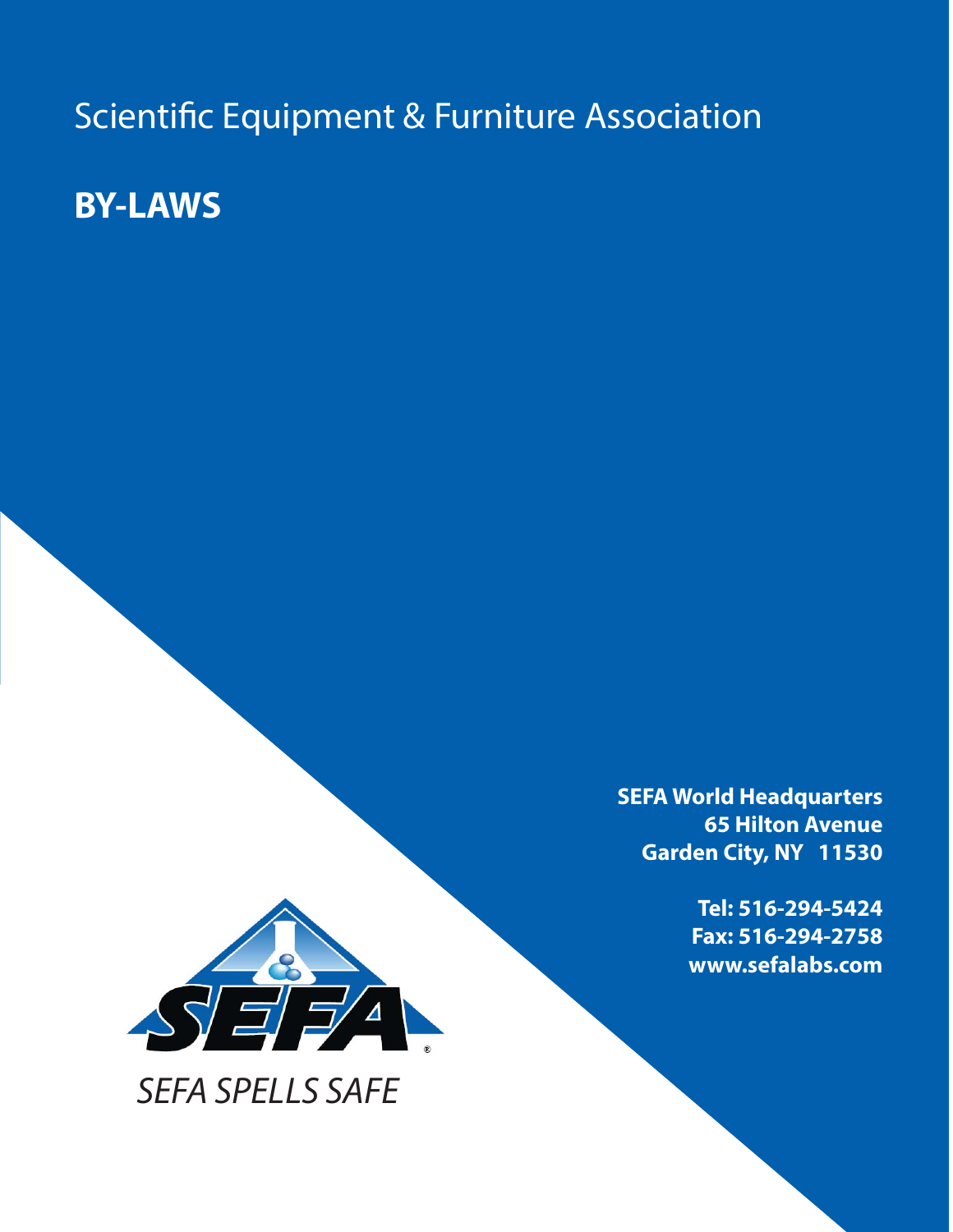# **Table of Contents** Page

|                                                 |                                         |                                                                        | raye |  |
|-------------------------------------------------|-----------------------------------------|------------------------------------------------------------------------|------|--|
| Article 1.                                      |                                         | <b>Name</b>                                                            | 24   |  |
| <b>Article 2.</b>                               |                                         | <b>Purpose</b>                                                         | 24   |  |
|                                                 |                                         | Section 2.1 General Objectives & Scope                                 |      |  |
| <b>Article 3.</b>                               |                                         | <b>Membership</b>                                                      | 24   |  |
|                                                 |                                         | Section 3.1 Classes of Membership                                      |      |  |
|                                                 |                                         | Section 3.2 Election to Membership                                     |      |  |
|                                                 |                                         | Section 3.3 Right to Vote, Hold Office and Receive Membership Benefits |      |  |
|                                                 |                                         | Section 3.4 Use and Display of SEFA Logos and Trademarks               |      |  |
| <b>Article 4.</b>                               |                                         | <b>Dues</b>                                                            | 27   |  |
| Article 5.                                      |                                         | <b>Government</b>                                                      | 27   |  |
|                                                 |                                         | Section 5.1 Officers                                                   |      |  |
|                                                 |                                         | Section 5.2 Board of Directors                                         |      |  |
|                                                 |                                         | Section 5.3 Nomination to the Board of Directors                       |      |  |
|                                                 | Section 5.4 Duration of Tenure          |                                                                        |      |  |
|                                                 |                                         | Section 5.5 Removal of Officers and Directors                          |      |  |
|                                                 |                                         | Section 5.6 Duties of the Chairman                                     |      |  |
|                                                 | Section 5.7 Duties of the Vice Chairman |                                                                        |      |  |
|                                                 |                                         | Section 5.8 Duties of the Secretary/Treasurer                          |      |  |
|                                                 |                                         | Section 5.9 Bonding of Officers                                        |      |  |
| Article 6.                                      |                                         | <b>Committees</b>                                                      | 29   |  |
| <b>Article 7.</b>                               |                                         | <b>Meetings</b>                                                        | 29   |  |
|                                                 |                                         | Section 7.1 Annual Meeting of the Association                          |      |  |
| Section 7.2 Special Meetings of the Association |                                         |                                                                        |      |  |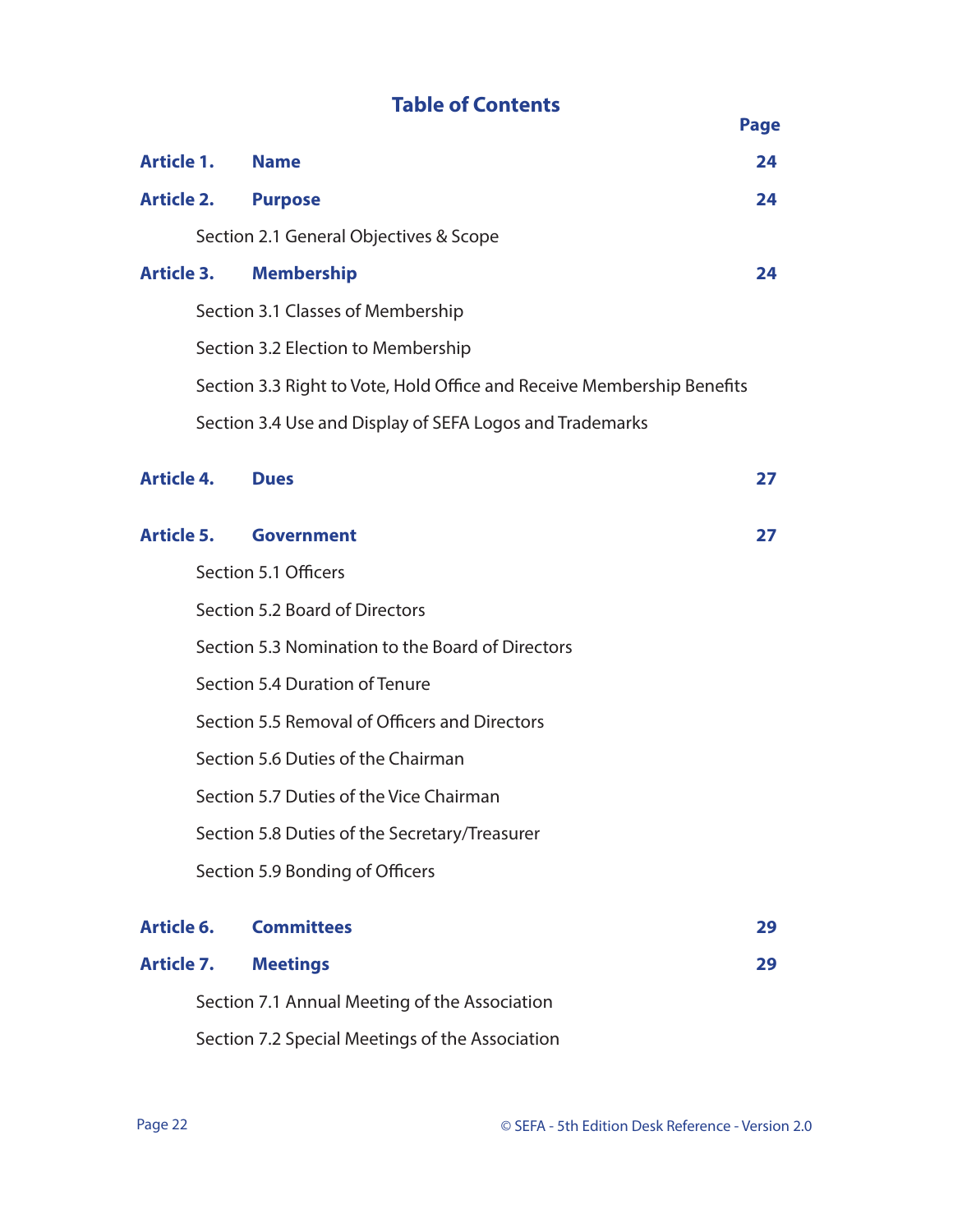# **Table of Contents**

#### *Page* **Page**

 Section 7.3 Quorum at the Meetings of the Association Section 7.4 Voting by Members of the Association Section 7.5 Quorum and Voting Annual Meeting of the Association Section 7.6 Ratification

|                                             | <b>Article 8. Termination of Membership</b>       | 30 |  |
|---------------------------------------------|---------------------------------------------------|----|--|
|                                             | Section 8.1 Non-Payment of Dues                   |    |  |
|                                             | Section 8.2 Resignation                           |    |  |
|                                             | Section 8.3 Suspension or Expulsion               |    |  |
|                                             | Section 8.4 Reinstatement of Membership           |    |  |
|                                             |                                                   |    |  |
| Article 9.                                  | <b>Interest in Association Funds and Property</b> | 31 |  |
| <b>Article 10.</b>                          | <b>Dissolution</b>                                | 31 |  |
| <b>Article 11.</b>                          | <b>Indemnification of Directors and Officers</b>  | 31 |  |
| <b>Article 12.</b>                          | <b>Rules and Regulations</b>                      | 32 |  |
|                                             | <b>Article 13. Amendments</b>                     | 32 |  |
| <b>SEFA Meetings Policy Statement</b><br>32 |                                                   |    |  |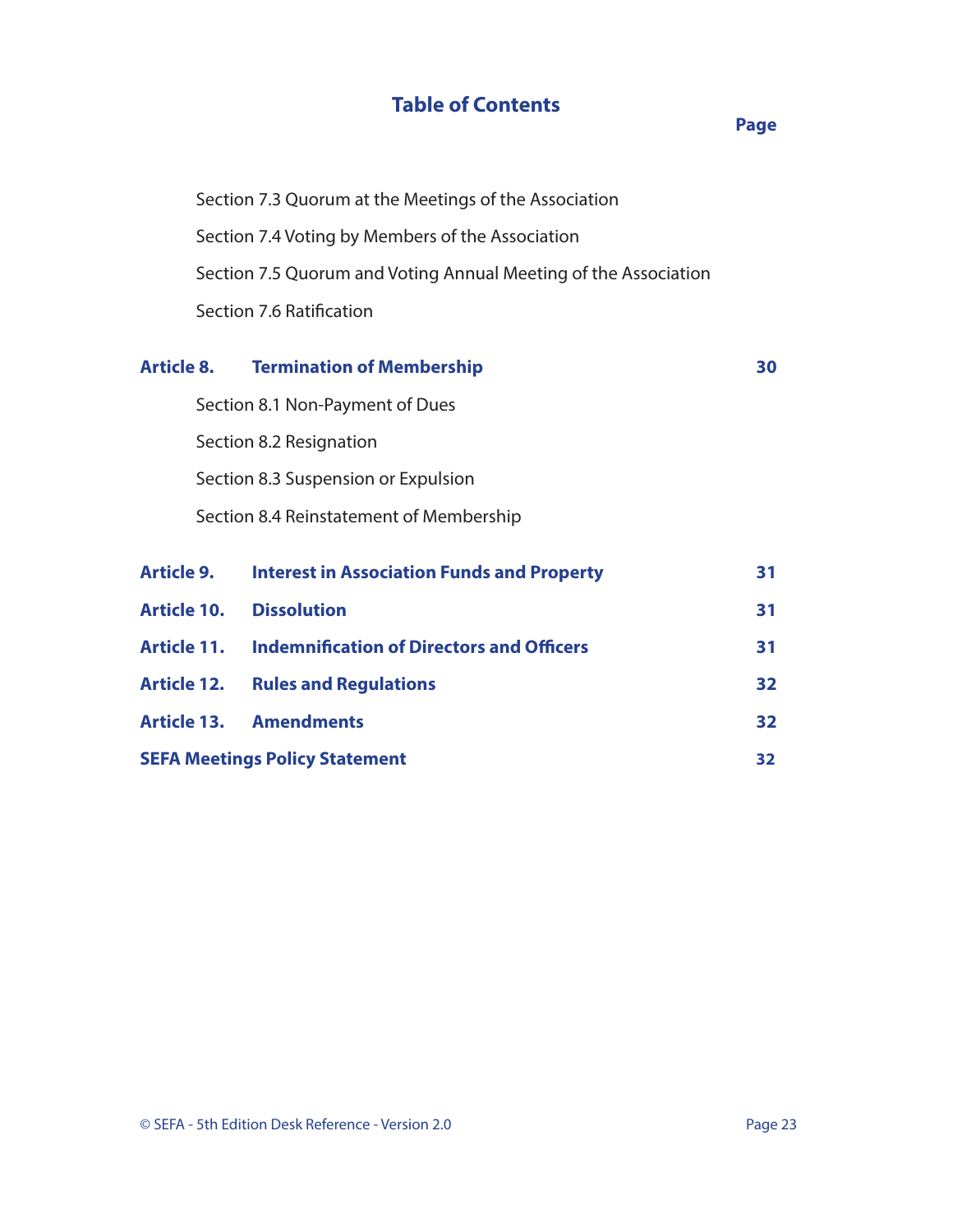#### **BY-LAWS**

#### **OF THE**

## **SCIENTIFIC EQUIPMENT AND FURNITURE ASSOCIATION**

#### **(As Amended November 6, 2015)**

#### **Article 1. Name**

The name of the Association shall be the SCIENTIFIC EQUIPMENT AND FURNITURE ASSOCIATION.

# **Article 2. Purposes**

## **Section 2.1 General Objectives and Scope**

(a) The association was founded to promote the scientific equipment and furniture industry and to improve the quality, safety and timely completion of laboratory facilities in accordance with customer requirements. The Scientific Equipment and Furniture Association consists of firms, architects, lab planners, consultants and dealers, which have as one of their principal businesses the manufacture or design of scientific equipment or furniture or laboratories. These firms sell to research, industrial, life sciences, education and/or government laboratories.

(b) In furtherance of the foregoing, and with full recognition of the right of each member individually to determine its individual business policies, the objectives of the Association shall be:

1. To strengthen the capabilities of its members through education and information exchange.

2. To provide a forum to its members through which the industry's objectives can be furthered.

# **Article 3. Membership**

#### **Section 3.1 Classes of Membership**

There shall be the following four classes of membership in the Association:

#### **(a) Executive Member:**

To be eligible for Executive Membership in the Association the applicant shall complete the SEFA Membership Qualification Statement. The SEFA Board of Directors shall then determine that the following qualifications have been established:

1. Applicant must control the design and manufacture of one or more of the following laboratory grade products: laboratory furniture, fume hoods, laboratory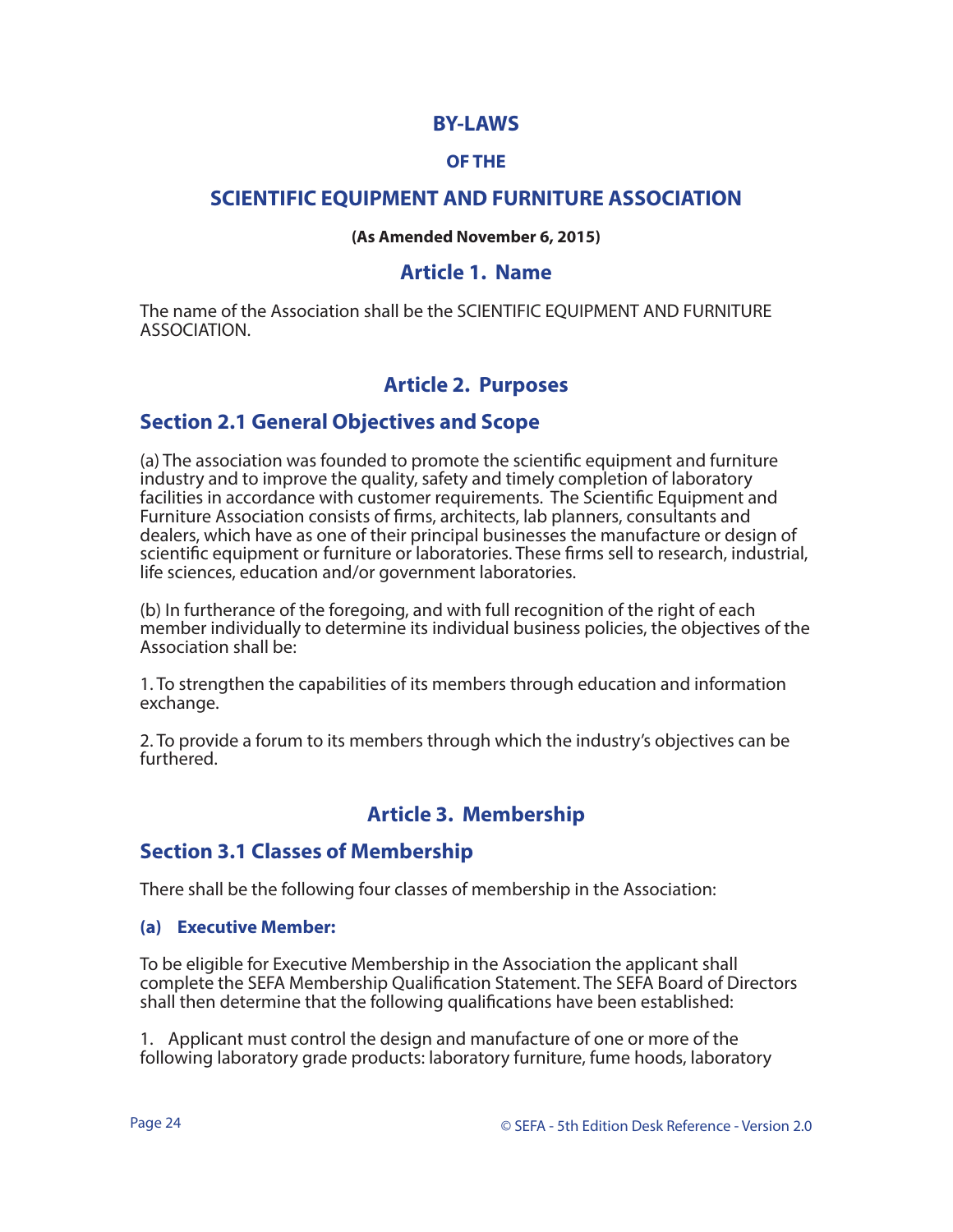work surfaces, fixtures, or related laboratory equipment. Control to be defined as conducting actual design and fabrication, internally, at applicant owned/leased and controlled, manufacturing facility. Fabrication out-sourcing to non-applicant owned or leased facilities does not qualify as eligible work.

2. Applicant must have successfully completed at least ten (10) laboratory furniture projects within three (3) years of submitting its application for Executive Membership.

3. Applicant shall submit two (2) letters of reference - one from a supplier that applicant has a current business relationship with and one from an owner, architect or lab planner that the applicant has worked with. In addition, applicant must provide the name of a SEFA Member in Good Standing who will support its application in writing.

4. Applicant shall also submit a certified test report from a SEFA-approved testing facility, establishing that the applicant manufactures laboratory furniture or related equipment at its manufacturing facility which complies with at least one of SEFA's Recommended Practices in effect at the time the membership application is submitted by the applicant.

5. All Companies which are Executive Members as of the date these amended by-laws become effective shall have twelve (12) months from that date to submit their product for testing in accordance with Section 3.1 (a)(4) above. The Member will be given an additional six (6) months to establish that their product is SEFA compliant.

6. In determining a member or applicant's qualifications to become or remain an Executive Member, the Board reserves the right to require a factory inspection by a SEFA –approved testing facility. Such inspection shall be at the expense of the applicant or member.

#### **(b) Advisory Board Member:**

1. Advisory Board Members must belong to a professional organization such as AIA, ASHRAE, IFMA or a comparable organization outside of the United States, for a period of at least ten (10) years and have at least eight (8) years of experience in planning and designing laboratory spaces or buildings.

2. Advisory Board Members must also have obtained a degree in architecture or engineering from an appropriately accredited college or university and served as a project architect, lab planner, chief engineer or project manager on at least five (5) lab projects.

3. There shall be a maximum of twelve (12) Advisory Board Members nominated and approved by a majority vote of SEFA's Board of Directors. Advisory Board Members shall serve for a term of at least three years.

#### **(c) Sustaining Member:**

To be eligible for Sustaining Membership in the Association the applicant shall complete the SEFA Membership Qualification Statement. The SEFA Board of Directors shall then determine that the following qualifications have been established: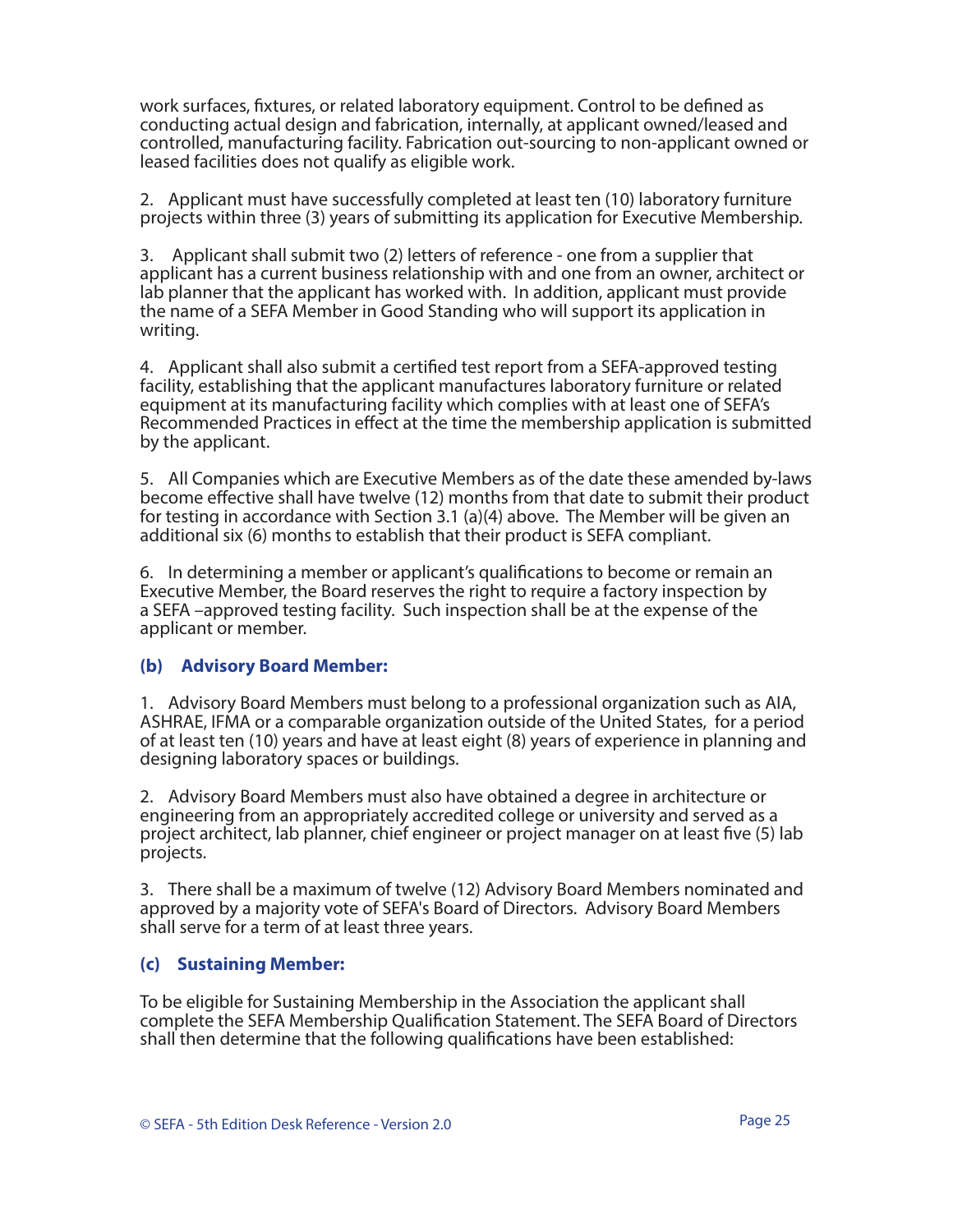l. A Sustaining Member applicant shall be a company that purchases laboratory furniture and/or related equipment manufactured by others and enters into subcontract agreements to facilitate laboratory building projects or is a company that installs laboratory furniture and related equipment manufactured by others.

 2. Applicant must have successfully completed at least ten (10) laboratory furniture projects within three (3) years of submitting its application for Sustaining Membership.

 3. Applicant must submit two (2) letters of reference - one from a supplier that applicant has a current business relationship with and one from an owner or an architect or lab planner that the applicant has worked with. In addition, applicant must provide the name of a SEFA Member in Good Standing who will support their application in writing.

#### **(d) Associate Member:**

Associate Members shall consist of architects, lab planners/consultants, facility managers and others as deemed appropriate by the Board.

# **Section 3.2 Election to Membership**

(a) Application for membership in the Association shall be in writing on such forms as may be prescribed by the Board of Directors for that purpose, which shall request such relevant information consistent with these By-Laws. Election to membership in the Association shall be by a two-thirds vote of the Board of Directors of the Association.

(b) All members shall have full intention to attend SEFA meetings, web conferences, participate in the standards writing process to the best of their ability and dedicate the necessary time and energy to help support and increase SEFA's reputation as the premier, global association fostering the use of "Laboratory Grade" furniture and equipment and insuring excellence in the planning, design and installation of laboratory projects.

(c) Every SEFA Member and applicant shall acknowledge annually that they have not and will not in the future violate the Code of Ethics and will be bound by the Code of Ethics Rules and Procedures.

# **Section 3.3 Right to Vote, Hold Office and Receive Membership Benefits**

Each Executive Member shall be entitled to one vote. Representatives of Executive Members shall hold office in the Association. Each Executive Member shall designate in writing its official voting representative and an alternate. Votes in the general affairs of the Association shall be cast only by the officially designated representative of the Executive Member, or in his absence, by his designated alternate.

# **Section 3.4 Use and Display of SEFA Logos and Trademarks**

Only members in good standing shall have the right and license to display or use SEFA logos, copyrighted materials, service marks, trademarks or other SEFA proprietary information. The manner in which such logos, copyrighted materials, service marks,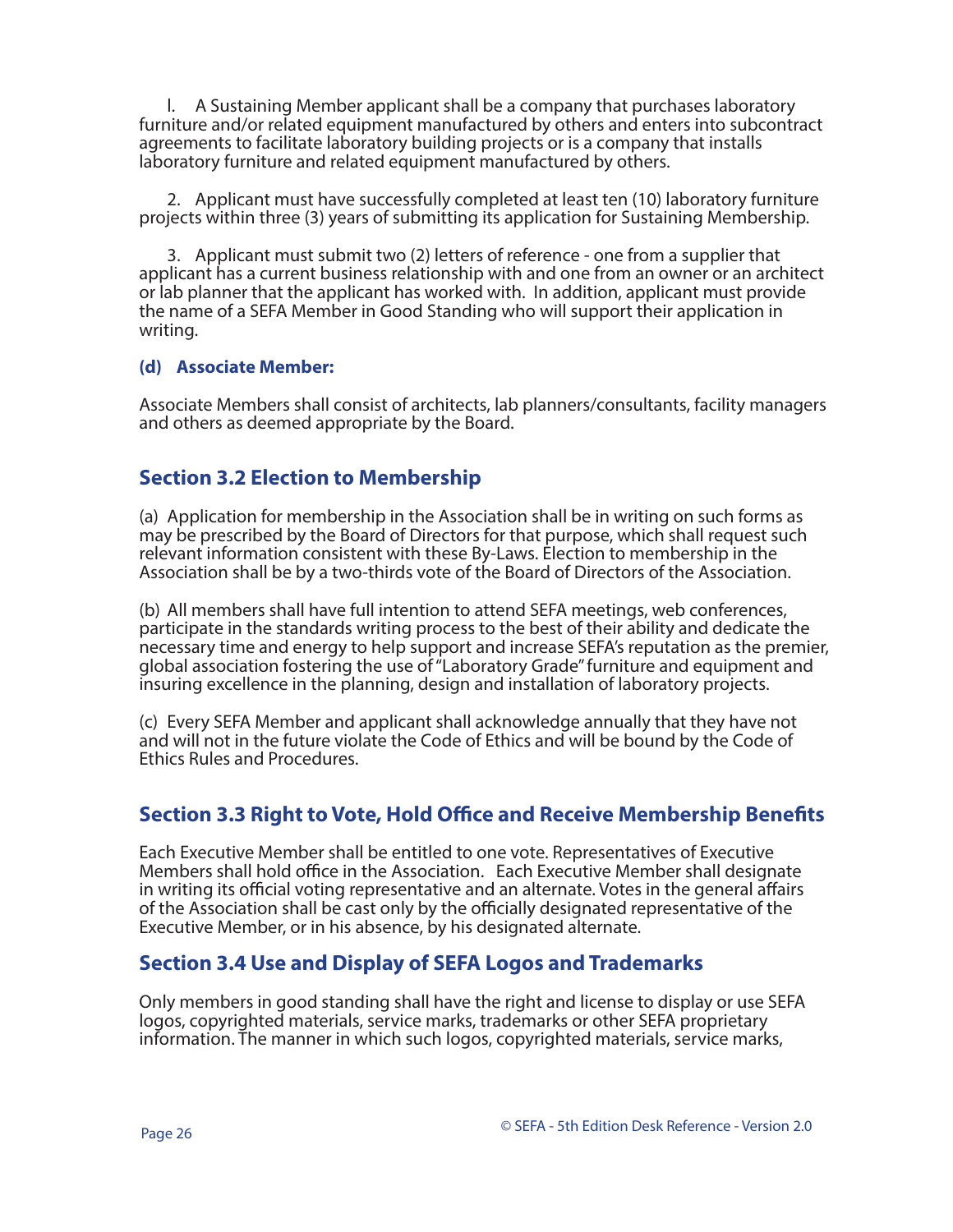trademarks and other information may be displayed or used shall be determined by the Board of Directors.

# **Article 4. Dues**

Association dues for executive, sustaining and associate members shall be fixed from time-to-time by the Board of Directors, and shall be approved or ratified by a majority vote of the Executive Members of the Association present and entitled to vote at a meeting at which a quorum is present.

Association dues for members are an annual obligation and for Executive and Sustaining Members, shall be calculated on the aggregate sales volume, where appropriate, including both domestic and international volume, generated by the Executive or Sustaining Member in its most recently completed fiscal year. Such calculations shall include the relevant sales volume of each member, including its divisions, affiliates and subsidiaries. The Board of Directors shall determine the time or times that dues shall be payable by members, and may provide for the pro-ration of such dues.

# **Article 5. Government**

# **Section 5.1 Officers**

The officers of the Association shall be a Chairman, a Vice-Chairman, a Secretary/ Treasurer and the Immediate Past Chair. All of the officers shall serve without compensation. Each officer shall be elected annually, if necessary, by a majority vote of the Executive Members present and entitled to vote at the Annual Meeting of the Association.

In the event of death, resignation, or incapacity to act of any officer or director of the Association, the vacancy so created shall be filled by the Board of Directors.

## **Section 5.2 Board of Directors**

The management of the affairs of the Association shall be vested in the Board of Directors, which shall consist of the Chairman, the Vice-Chairman, the Secretary/ Treasurer, the Immediate Past Chairman and five (5) other at large directors who shall be elected by a majority vote of the members present and entitled to vote at the annual meeting of the Association. The Board shall include one Advisory Board Member. Membership on SEFA's Board is not transferable to any other Company representative or individual.

## **Section 5.3 Nomination to the Board of Directors**

No later than sixty (60) days prior to the Annual Meeting, the Immediate Past Chair of the Board shall commence consultations with the Strategic Goals Committee and any members expressing an interest in board service. After such consultations have been completed the Immediate Past Chair will submit a proposed slate of Officers and Directors. This proposed slate of Officers and Directors will be emailed to the members at least thirty (30) days prior to the Annual Meeting. Nominations for any such office or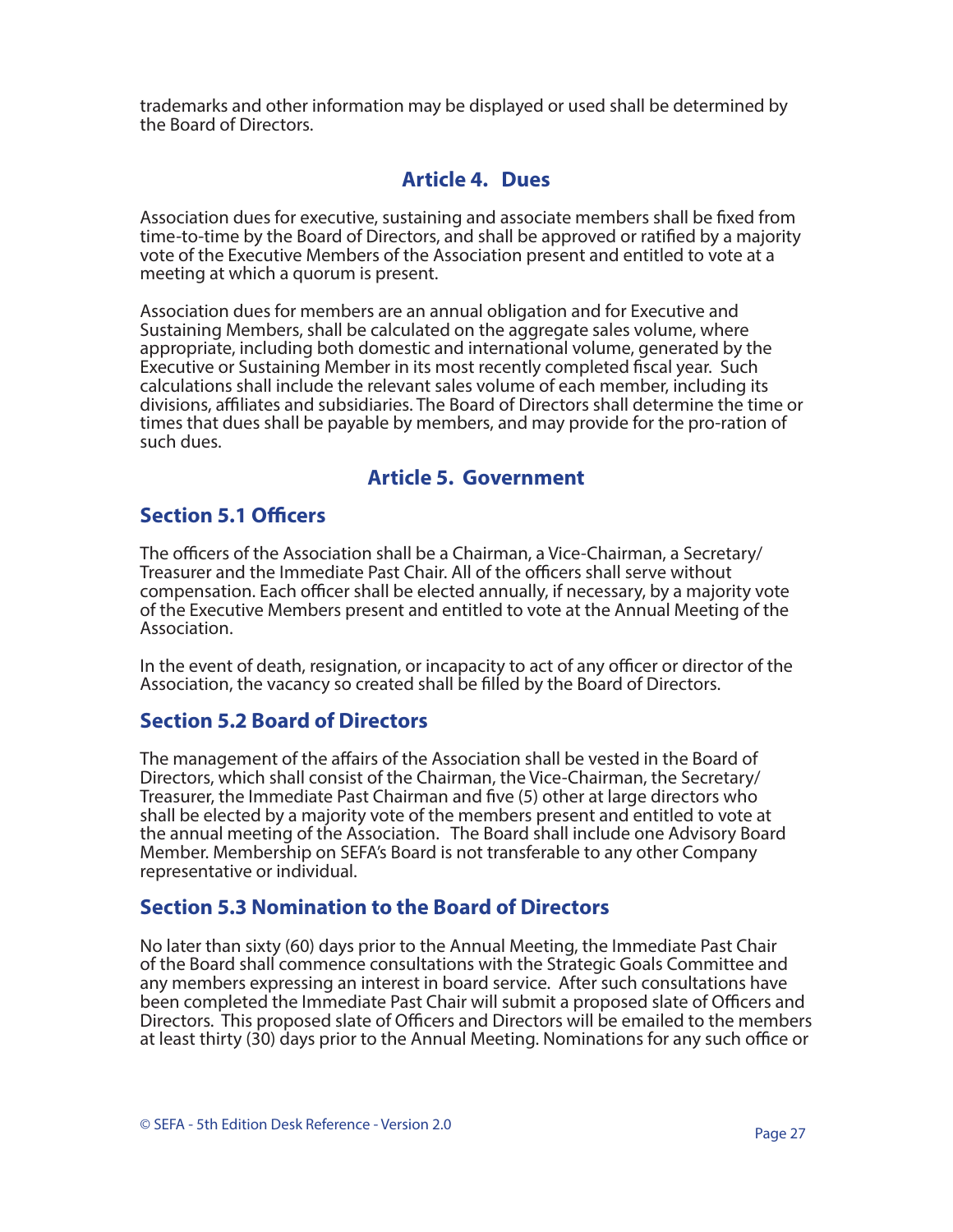offices may also be made from the floor by any duly designated representative of an Executive Member at the Annual Meeting of the Association.

## **Section 5.4 Duration of Tenure**

Officers and Directors shall be elected for a term of two (2) years and thereafter until a successor shall have been duly elected and qualified, provided that no board member shall serve more than four (4) consecutive two (2) year terms in office.

## **Section 5.5 Removal of Officers and Directors**

Any officer or director may be removed for due cause by an affirmative vote of twothirds of the Board of Directors. Failure to attend two out of four of the most recent Board Meetings may constitute due cause for removal.

#### **Section 5.6 Duties of the Chairman**

The Chairman shall preside at all meetings of the Association and the Board of Directors. He shall perform such duties as may be required or permitted by these By-Laws or as the Board of Directors may from time to time direct.

#### **Section 5.7 Duties of the Vice Chairman**

The Vice-Chairman shall preside at all meetings of the Association or of the Board of Directors in the absence of the Chairman. The Vice-Chairman shall also perform such other duties as the Chairman or the Board of Directors may from time to time direct.

#### **Section 5.8 Duties of the Secretary/Treasurer**

The Secretary/Treasurer shall keep the minutes of all Board meetings and shall have charge of all corporate files, including the minutes of the Association. He shall prepare and distribute appropriate minutes of each Association meeting. He shall perform such other duties as are common to the office.

The Secretary/Treasurer shall have charge of all securities and bank accounts, and shall have the authority to transfer funds as needed to meet the Association's operating expenses. He shall exercise surveillance over all investments of the Association. He shall report periodically to the membership on the financial condition of the Association.

With the approval of the Board of Directors, the Secretary/Treasurer may delegate certain of his responsibilities to such staff members as may be retained by the Association.

## **Section 5.9 Bonding of Officers**

The Board of Directors, at its discretion, may bond any officer or employee with an adequate bond for the faithful performance of his duties.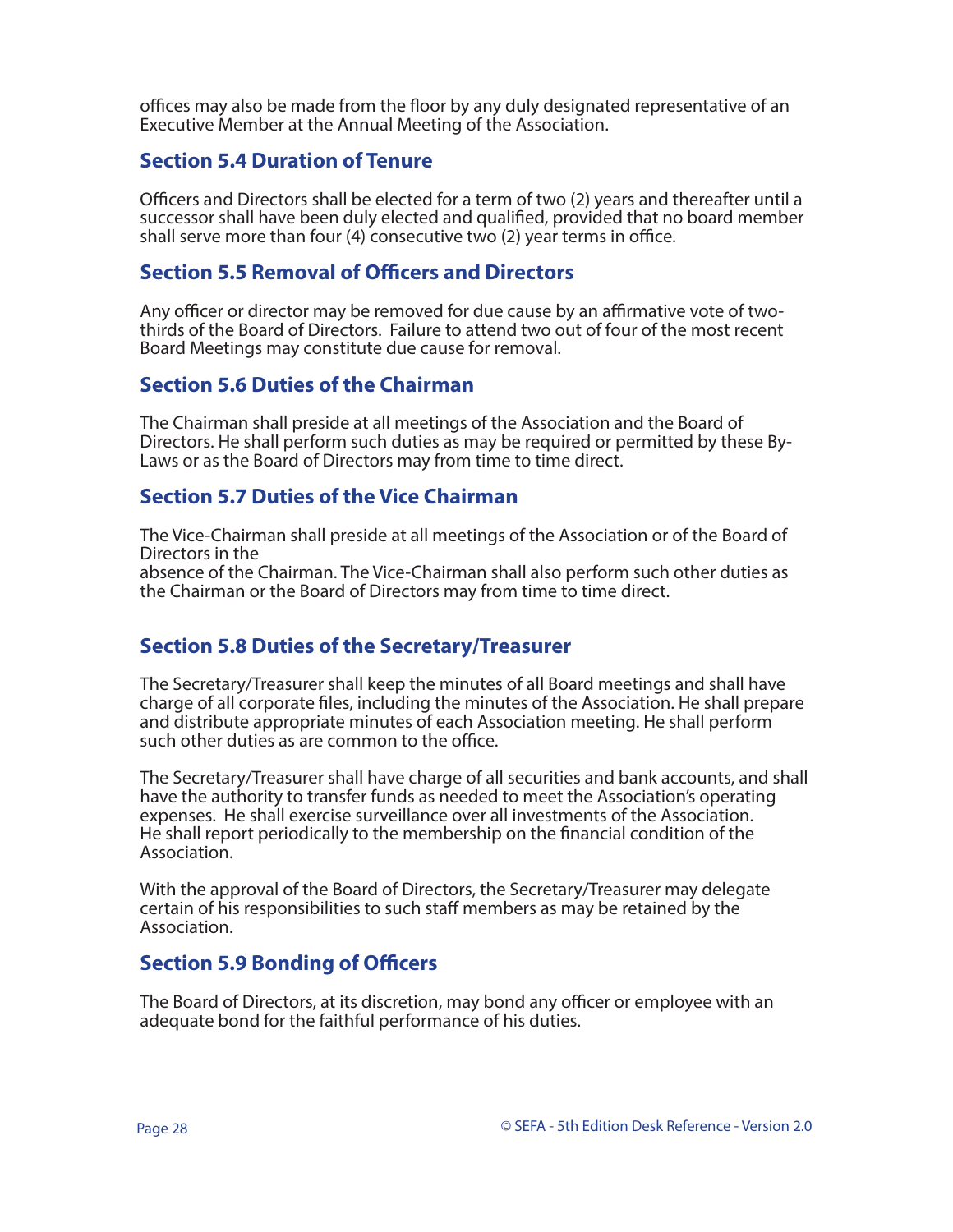## **Article 6. Committees**

#### **Section 6.1 Committees**

At the annual meeting of the Association, each committee shall elect two representatives to serve as co-chairs of their respective committees for the ensuing year. All committees shall continue their functions until the next annual meeting of the Association. The Chairman of the Board may appoint such Special Committees as the occasion may require.

## **Article 7. Meetings**

#### **Section 7.1 Annual Meeting of the Association**

 (a) The Annual Meeting of the Members of the Association shall be held at such time and place as the Board of Directors may determine. Written or printed notice shall be emailed to each member not less than thirty (30) days before the date of the meeting.

 (b) Whenever the Board of Directors by a majority vote of all of its voting members, at either a meeting or by letter ballot, shall determine for any reason it is not in the interest of the Association to hold the annual meeting, then no such meeting shall be required to be held. Under such circumstances the Board of Directors may, at its discretion, conduct by letter or email ballot such business as would normally be conducted at any annual meeting or meetings thus omitted.

#### **Section 7.2 Special Meetings of the Association**

The Secretary/Treasurer shall call a Special Meeting of the Association when so requested by a majority of the Board of Directors, or by written request of one third of the voting members of the Association. Electronic notice stating the place, day and hour of the special meeting, and the purposes for which it is called, shall be emailed to each member not less than thirty (30) days before the date of the meeting. No business other than that specified in the notice of the meeting shall be transacted at the Special Meeting.

#### **Section 7.3 Quorum at the Meetings of the Association**

A majority of the voting membership present at any meeting of the members of the Association shall constitute a quorum, and in case there shall be less than this number, the presiding officer may adjourn the meeting from time-to-time until a quorum be present.

#### **Section 7.4 Voting by Members of the Association**

Voting in the general affairs of the Association shall be confined to active executive members, with each such member being entitled to one vote through or by the duly designated voting representative. Proxies will not be allowed unless specifically authorized by the Board. Unless otherwise provided by these By-Laws, a majority of the votes entitled to be cast by members present at a meeting at which a quorum is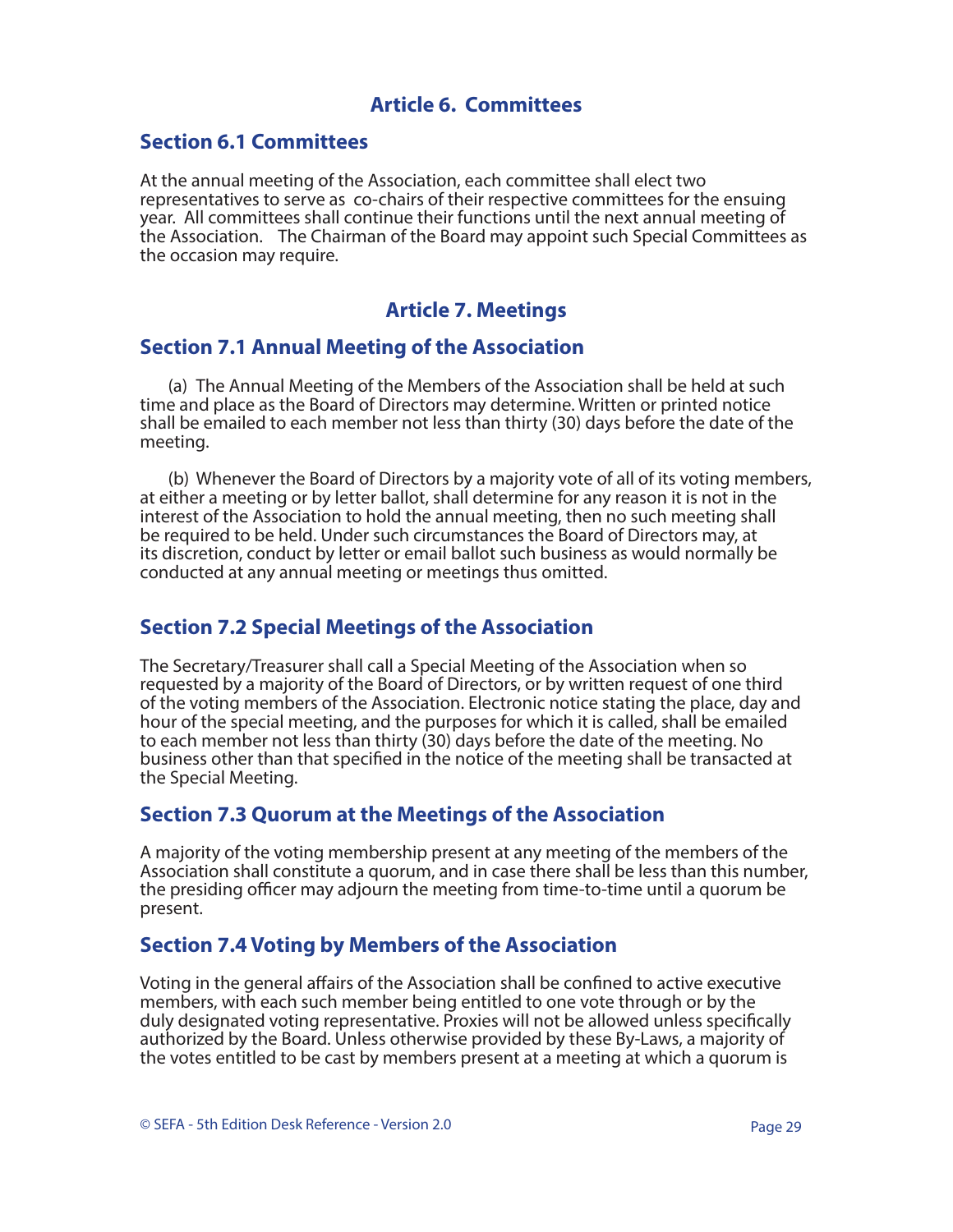present shall be required. Any action required or permitted to be taken at a meeting of the members may be taken without a meeting if consent in writing, setting forth the action so taken, is signed by all of the members entitled to vote with respect to the subject matter thereof.

# **Section 7.5 Quorum and Voting**

A majority of the Board of Directors shall constitute a quorum for the transaction of business. Unless otherwise provided by these By-Laws or the Code of Ethics Rules and Procedures, the act of a majority of the Board of Directors present at a meeting at which a quorum is present shall be the act of the Board of Directors. Any action required or permitted to be taken by the Board of Directors at a meeting may be taken without a meeting if consent in writing, setting forth the action so taken, is signed by all of the Directors.

# **Section 7.6 Ratification**

In the event that a quorum shall not be present at any duly called meeting of the members, the Board of Directors, or of any committee, the members present and entitled to vote at any such meeting may take such action as they may elect subject to subsequent ratification by a letter ballot of a majority of the members thereof or at a duly called subsequent meeting at which a quorum is present.

# **Article 8. Termination of Membership**

# **Section 8.1 Non-Payment of Dues**

The Board of Directors shall terminate the membership of any member of the Association for non-payment of dues.

## **Section 8.2 Resignation**

Any member may resign at any time from the Association by written notice to the Executive Director, provided that all financial obligations payable to the Association shall have been fully discharged.

# **Section 8.3 Suspension or Expulsion**

(a) A member who shall violate any provisions of these By-Laws, or who shall refuse or neglect to comply with any resolution of the Association or of the Board of Directors, may have his membership terminated by the Board of Directors; provided, however, that such member shall be given prior written notice of the contemplated action by the Board of Directors and the reason or reasons thereof, with the right to appear and be heard before the Board of Directors prior to the taking by the Board of Directors of any final action with respect to such termination of membership. Any such termination of membership shall occur only by an affirmative vote of three-fourths of the members of the Board of Directors.

(b) **Code of Ethics** - All members shall acknowledge in writing by an authorized agent, that they will be bound by SEFA's Code of Ethics and the Rules and Procedures for the enforcement of the Code of Ethics. Violation of the Code of Ethics may result in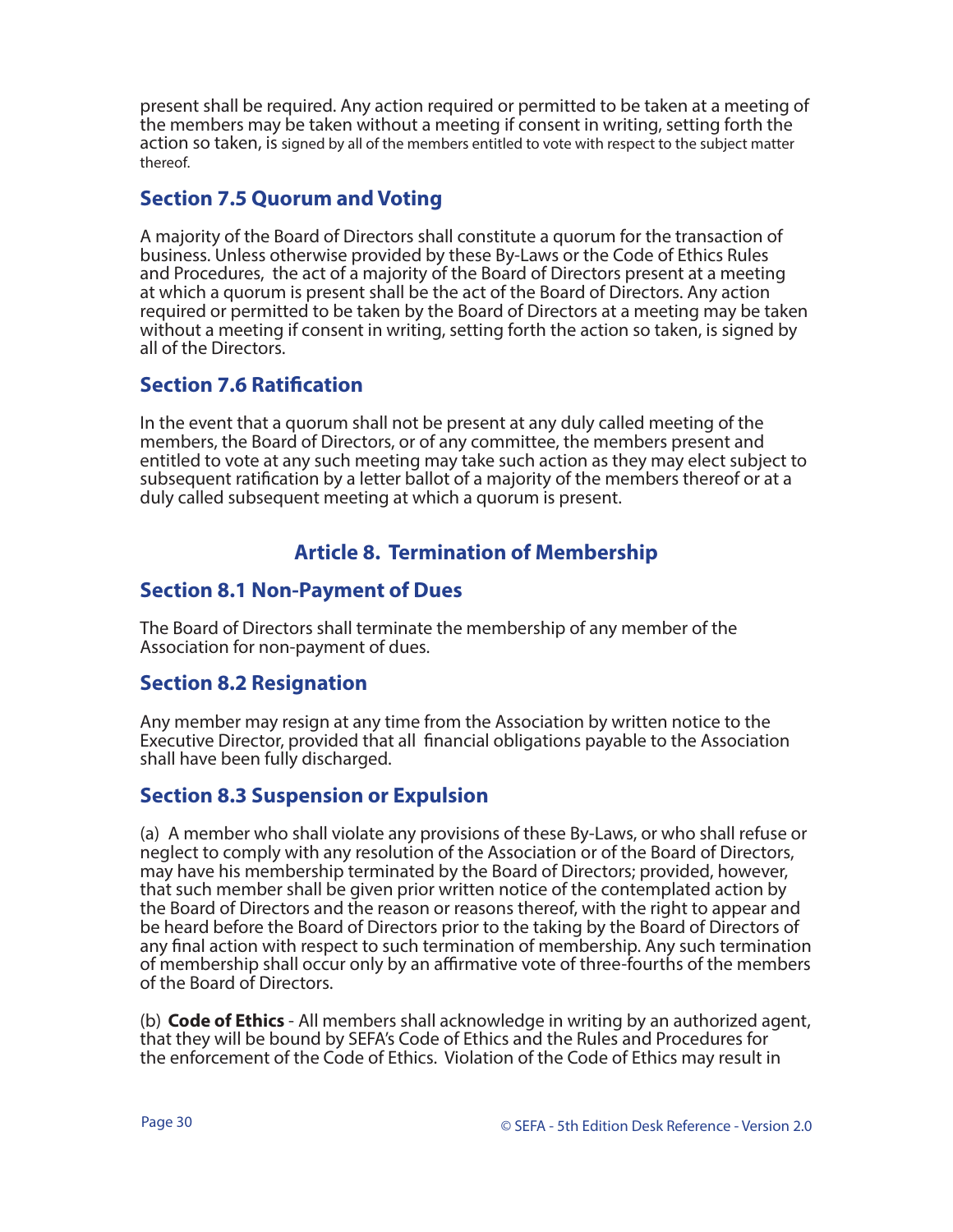the termination of membership or such other action as authorized by the Rules and Procedures.

## **Section 8.4 Reinstatement of Membership**

Any application for reinstatement to membership of a former member shall be treated in accordance with the applicable provisions of Article "3" of these By-Laws. No such applicant shall be reinstated to the membership until he has discharged all past indebtedness to the Association.

## **Article 9. Interest in Association Funds and Property**

Any member who shall resign, or whose membership in the Association shall have been terminated for any reason, shall immediately relinquish and forfeit all interest in any funds or other property belonging to the Association including the right to display in any manner SEFA logos, copyrighted materials, service marks, trademarks or other proprietary information.

## **Article 10. Dissolution**

In the event that the Association shall be dissolved, its net assets remaining after provision for the payment of all of its debts and liabilities shall be distributed to such other organization or organizations having the same or similar purposes of this Association as the Board of Directors shall determine, subject to ratification by the membership of the Association.

#### **Article 11. Indemnification of Directors and Officers**

The Association shall indemnify and hold harmless each person who is now or shall hereafter serve as a director or officer of the Association, from and against any and all claims and liability, whether the same are settled or proceed to judgment, to which such person shall have become subject by reason of his having heretofore or hereafter been a director or officer of the Association, or by reason of any action alleged to have been heretofore or hereafter taken or omitted by him as such director or officer, and shall reimburse each such person for all legal and other expenses (including the cost of settlement) reasonably incurred by him in connection with any such claim, liability, suit, action or proceeding; provided, however, that no such person shall be indemnified against, or be reimbursed for, any claims, liabilities, costs or expenses incurred in connection with any claim or liability, or threat or prospect thereof, based upon or arising out of his own willful misconduct in the performance of his duties as such director or officer. The determination hereunder and the reasonableness of such costs and expenses may be made, and shall be final and conclusive if made, by the Board of Directors of the Association acting at a meeting at which a quorum is present. All such rights accruing to any person under the provisions of this paragraph shall not exclude any other right to which he may be lawfully entitled, nor shall anything herein contained restrict the right of the Association to indemnify or reimburse such person in any case even though not specifically herein provided for.